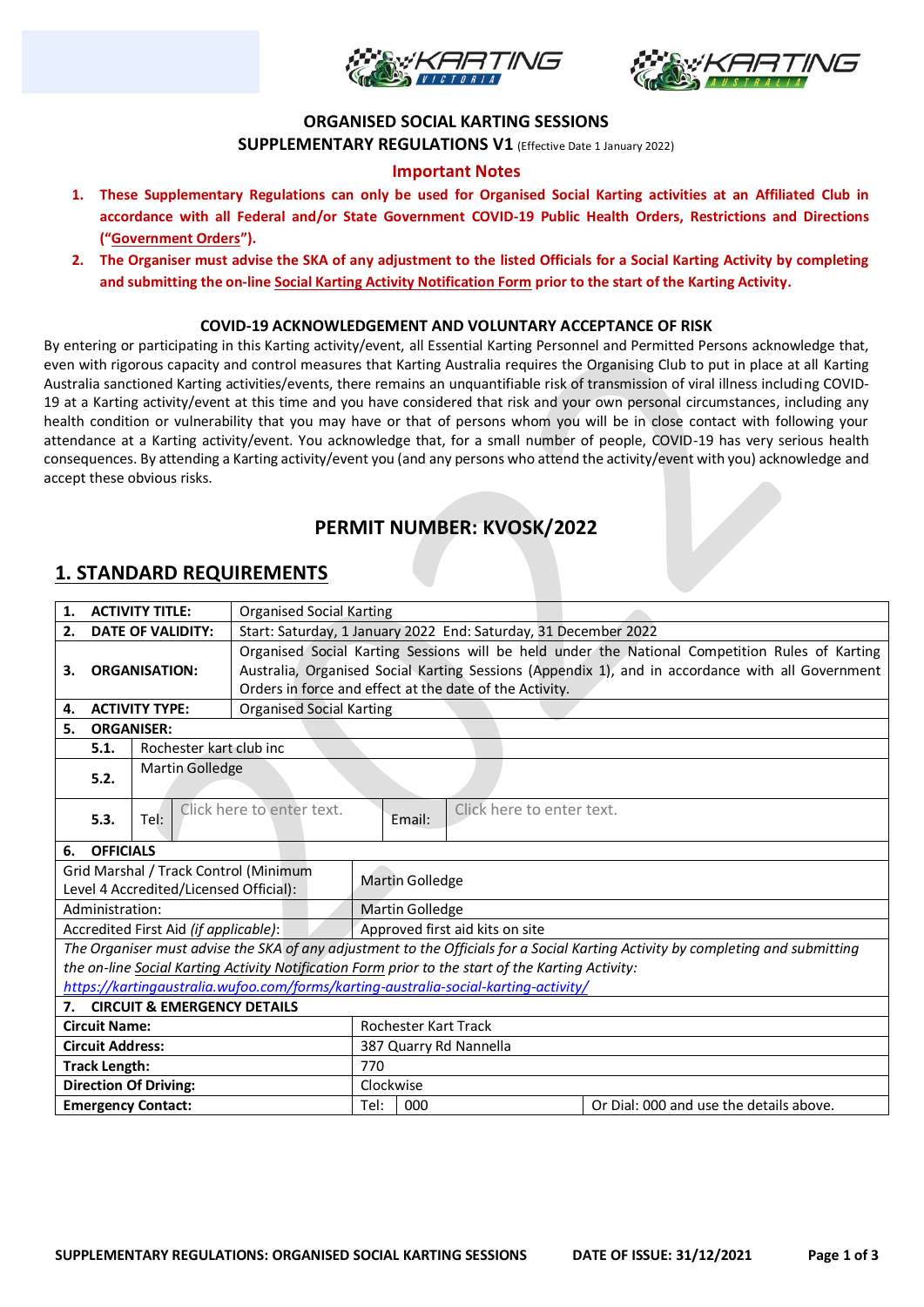



## **2. ADMINISTRATION**

| $\overline{1}$ .          | The Club must maintain a register of all permitted persons who enter the Circuit for the activity.                                                          |  |  |  |  |  |  |
|---------------------------|-------------------------------------------------------------------------------------------------------------------------------------------------------------|--|--|--|--|--|--|
|                           | The Age Divisions offered must be in accordance with the Karting Australia Appendix 1 - Organised Social Karting                                            |  |  |  |  |  |  |
|                           | Activity.                                                                                                                                                   |  |  |  |  |  |  |
| 2.                        | Cadet 9, Cadet 12 and 4SS Cadet Drivers are permitted on a Track at the same time.                                                                          |  |  |  |  |  |  |
|                           | Junior Drivers are not permitted on the Track with any other age division.<br>$\bullet$                                                                     |  |  |  |  |  |  |
|                           |                                                                                                                                                             |  |  |  |  |  |  |
|                           | Senior Drivers are not permitted on the Track with any other age division.<br>$\bullet$                                                                     |  |  |  |  |  |  |
| $\overline{\mathbf{3}}$ . | <b>BOOKING</b>                                                                                                                                              |  |  |  |  |  |  |
| 3.1.                      | The number of positions in the Activity may be limited by Government Orders. If so, a Driver will be required to reserve                                    |  |  |  |  |  |  |
|                           | their position in the Karting Activity before it starts. Bookings will be accepted strictly on a 'first come first served'                                  |  |  |  |  |  |  |
|                           | basis.                                                                                                                                                      |  |  |  |  |  |  |
| 3.2.                      | Bookings for this Activity are recommended to be confirmed in advance and can be made By Contacting Martin @                                                |  |  |  |  |  |  |
|                           | <b>Echuca Karts</b>                                                                                                                                         |  |  |  |  |  |  |
| 4.                        | <b>BOOKING FEE:</b> Click here to enter text.                                                                                                               |  |  |  |  |  |  |
| 5.                        | <b>ADMINISTRATION LOCATION</b>                                                                                                                              |  |  |  |  |  |  |
| 5.1.                      | Echuca Karts Office                                                                                                                                         |  |  |  |  |  |  |
| 6.                        | <b>ADMINISTRATION CHECKING &amp; SCRUTINEERING</b>                                                                                                          |  |  |  |  |  |  |
| 6.1.                      | Prior to entering the Track, all Drivers are to:                                                                                                            |  |  |  |  |  |  |
|                           |                                                                                                                                                             |  |  |  |  |  |  |
|                           | Ensure that the kart complies with the relevant Class Rules.<br>$\bullet$                                                                                   |  |  |  |  |  |  |
|                           | Certify that the kart has been checked for safety compliance and that it is safe for use.<br>٠                                                              |  |  |  |  |  |  |
|                           | $\bullet$                                                                                                                                                   |  |  |  |  |  |  |
|                           | Confirm their acceptance of the "Exclusion of Liability, Indemnity, Release and Voluntary Assumption of Risk by                                             |  |  |  |  |  |  |
|                           | entering the Circuit" and participating in the recreational activities conducted at the venue.<br>٠                                                         |  |  |  |  |  |  |
|                           | Certify that they have a current KA Licence relevant for the class of kart that they intend to drive.                                                       |  |  |  |  |  |  |
|                           | The above details are to be either completed:                                                                                                               |  |  |  |  |  |  |
|                           | Before arrival by clicking this link (https://kartingaustralia.wufoo.com/forms/organised-social-karting-activity-<br>$\bullet$                              |  |  |  |  |  |  |
|                           | $form$ ) or                                                                                                                                                 |  |  |  |  |  |  |
|                           | On arrival and before entering the Track by scanning the "Social Karting Form" QR Code Poster located adjacent<br>$\bullet$<br>to the Administration point. |  |  |  |  |  |  |

# **3. SPECIFIC COVID-19 RESTRICTION AND MITIGATION REQUIREMENTS**

**COVIDSafe ACTION PLAN (When required at law)** The Club has completed a COVIDSafe Action Plan and submitted it to the relevant State Government Department. All actions identified as being required to be done to create a COVIDSafe Event and Club facility must be carried out prior to and during the Event.

| 1.   | PERMITTED AND NON-PERMITTED PERSONS                                                                                                                                                              |  |  |  |  |  |
|------|--------------------------------------------------------------------------------------------------------------------------------------------------------------------------------------------------|--|--|--|--|--|
| 1.1. | No person who has symptoms consistent with COVID-19 (this includes any fever, respiratory<br>symptoms, shortness of breath, sore throat, cough, lack of smell or fatigue) is permitted to attend |  |  |  |  |  |
|      | the Circuit or participate in the Event.                                                                                                                                                         |  |  |  |  |  |
|      | Any person who starts to feel unwell or to exhibit symptoms of COVID-19 during the Event must                                                                                                    |  |  |  |  |  |
| 1.2. | immediately avoid contact with all persons at the Circuit and MUST IMMEDIATELY LEAVE the                                                                                                         |  |  |  |  |  |
|      | Circuit.                                                                                                                                                                                         |  |  |  |  |  |
|      |                                                                                                                                                                                                  |  |  |  |  |  |
|      | Note – The number chosen in 2.1 must not exceed the maximum number of people permitted to gather under State                                                                                     |  |  |  |  |  |
| 2.   | <b>Public Health Authority Orders/Directions/Regulations.</b>                                                                                                                                    |  |  |  |  |  |
|      | SOCIAL DISTANCING AND DENSITY REQUIRMENTS                                                                                                                                                        |  |  |  |  |  |
| 2.1. |                                                                                                                                                                                                  |  |  |  |  |  |
| 2.2. | Government prescribed Social Distancing measures must always be observed.                                                                                                                        |  |  |  |  |  |
| 2.3. | The use by Permitted Persons of any indoor facilities is strictly limited by the Density Quotient of the room as included                                                                        |  |  |  |  |  |
|      | in the Club's COVIDSafe Action Plan.                                                                                                                                                             |  |  |  |  |  |
| 2.4. | service provided at the Event must fully comply with all State Public<br>Health<br>Authority<br>Food                                                                                             |  |  |  |  |  |
|      | Orders/Directions/Regulations.                                                                                                                                                                   |  |  |  |  |  |
|      | Hand Hygiene must be available at all food service outlets.<br>٠                                                                                                                                 |  |  |  |  |  |
|      | Regular cleaning in accordance with the Club's COVIDSafe Action Plan MUST be carried out throughout the Event.                                                                                   |  |  |  |  |  |
|      |                                                                                                                                                                                                  |  |  |  |  |  |